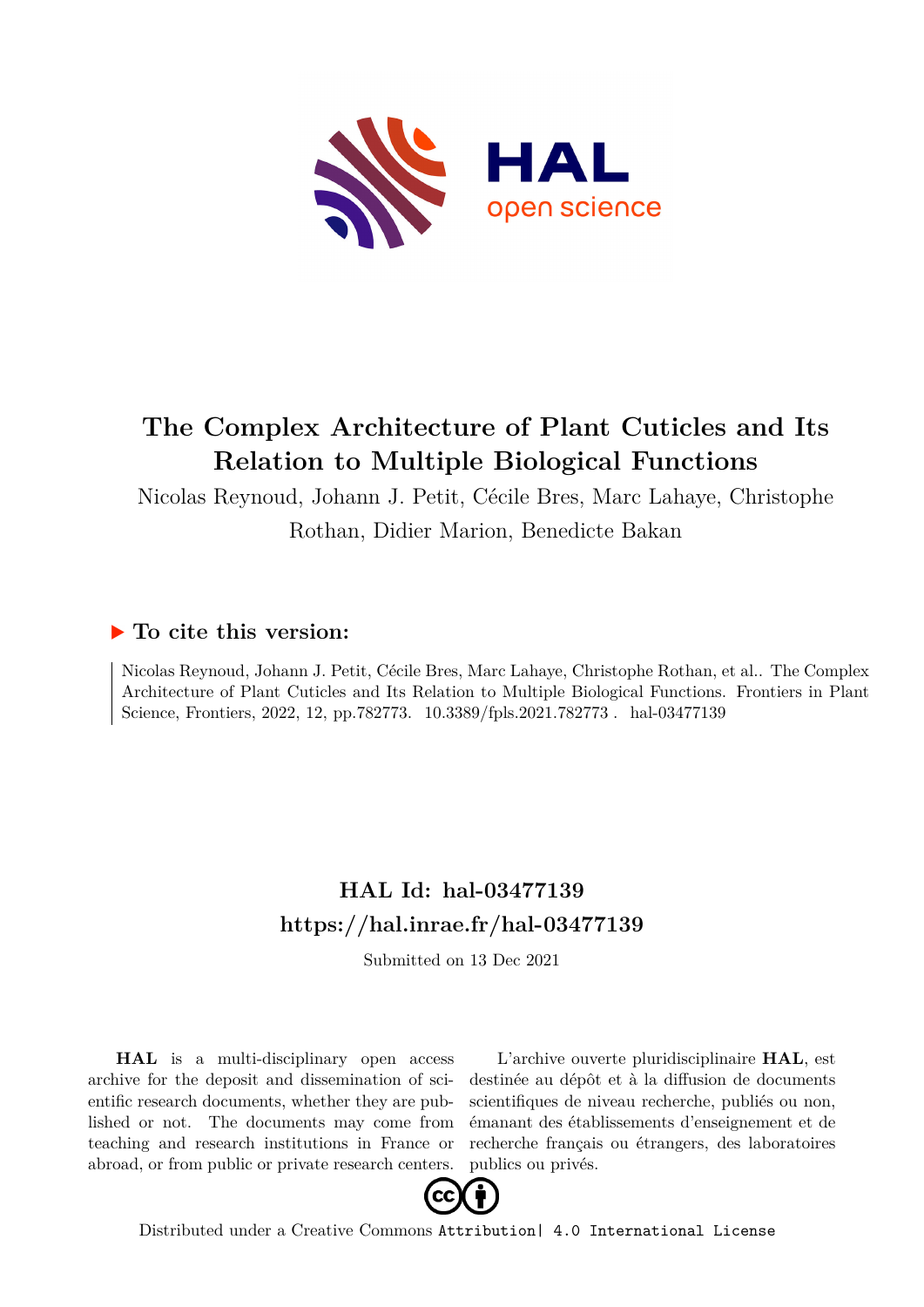



# The Complex Architecture of Plant [Cuticles and Its Relation to Multiple](https://www.frontiersin.org/articles/10.3389/fpls.2021.782773/full) Biological Functions

Nicolas Reynoud1, Johann Petit<sup>2</sup>, Cécile Bres<sup>2</sup>, Marc Lahaye1, Christophe Rothan<sup>2</sup>, Didier Marion1 and Bénédicte Bakan1\*

<sup>1</sup> INRAE, Unité Biopolymères, Interactions, Assemblages, Nantes, France, <sup>2</sup> INRAE, University of Bordeaux, UMR BFP, Villenave d'Ornon, France

Terrestrialization of vascular plants, i.e., Angiosperm, is associated with the development of cuticular barriers that prevent biotic and abiotic stresses and support plant growth and development. To fulfill these multiple functions, cuticles have developed a unique supramolecular and dynamic assembly of molecules and macromolecules. Plant cuticles are not only an assembly of lipid compounds, i.e., waxes and cutin polyester, as generally presented in the literature, but also of polysaccharides and phenolic compounds, each fulfilling a role dependent on the presence of the others. This mini-review is focused on recent developments and hypotheses on cuticle architecture– function relationships through the prism of non-lipid components, i.e., cuticle-embedded polysaccharides and polyester-bound phenolics.

#### **OPEN ACCESS**

#### Edited by:

Isabel Molina, Algoma University, Canada

#### Reviewed by:

Victoria Fernandez, Polytechnic University of Madrid, Spain Dylan Kosma, University of Nevada, Reno, United States

> \*Correspondence: Bénédicte Bakan benedicte.bakan@inrae.fr

#### Specialty section:

This article was submitted to Plant Physiology, a section of the journal Frontiers in Plant Science

Received: 24 September 2021 Accepted: 18 November 2021 Published: 10 December 2021

#### Citation:

Reynoud N, Petit J, Bres C, Lahaye M, Rothan C, Marion D and Bakan B (2021) The Complex Architecture of Plant Cuticles and Its Relation to Multiple Biological Functions. Front. Plant Sci. 12:782773. doi: [10.3389/fpls.2021.782773](https://doi.org/10.3389/fpls.2021.782773)

Keywords: plant cuticle, architecture–function relationship, cutin, cell wall polysaccharides, phenolics

## INTRODUCTION

Terrestrial colonization of plants came along with the development of four sophisticated hydrophobic macromolecular assemblies, i.e., cuticle, suberin, lignin and sporopollenin (Yeats and Rose, 2013; Graça, 2015; Li et al., 2019; Ralph et al., 2019), which enabled plants to resist to the harsh conditions of the environment, to stiffen their architecture, to ensure nutrient and water adsorption, their reproduction and land dispersion. Cuticle has a high plasticity, especially adapted to organ growth. This plasticity was recently illustrated in the case of the cuticle of lateral root primordia which controls further lateral root emergence (Berhin et al., 2019). Indeed, any defects in the cuticle biosynthetic pathways induce defects in cuticle assembly and impact organ growth and morphology (Fich et al., 2016; Berhin et al., 2019). Cuticle fulfills multiple functions, e.g., in the control of water and gas exchanges, in the defense signaling against biotic and abiotic stresses, in plant development with many interactions with hormone signaling and cell wall biosynthesis, in the protection against UV radiation, in the retention of environmental pollutants, in the induction of responses to mechanical stimuli, and constitute an habitat for the plant microbiome (Schönherr and Riederer, 1989; Martin and Rose, 2014; Meder et al., 2018; Cordovez et al., 2019). These multiple functions impact crop yields and quality, including post-harvest quality and processing which has boosted research on the structure, assembly, and biosynthesis of their macromolecular and molecular constituents. Finally, recent data showed that cuticle functions could not be regarded only through the lens of their chemical composition, but resulted from a spatial organization of molecules and macromolecules, i.e., a 3D architecture, finely regulated at the genetic and physiological levels. This mini-review reports recent data on cuticle structural features and the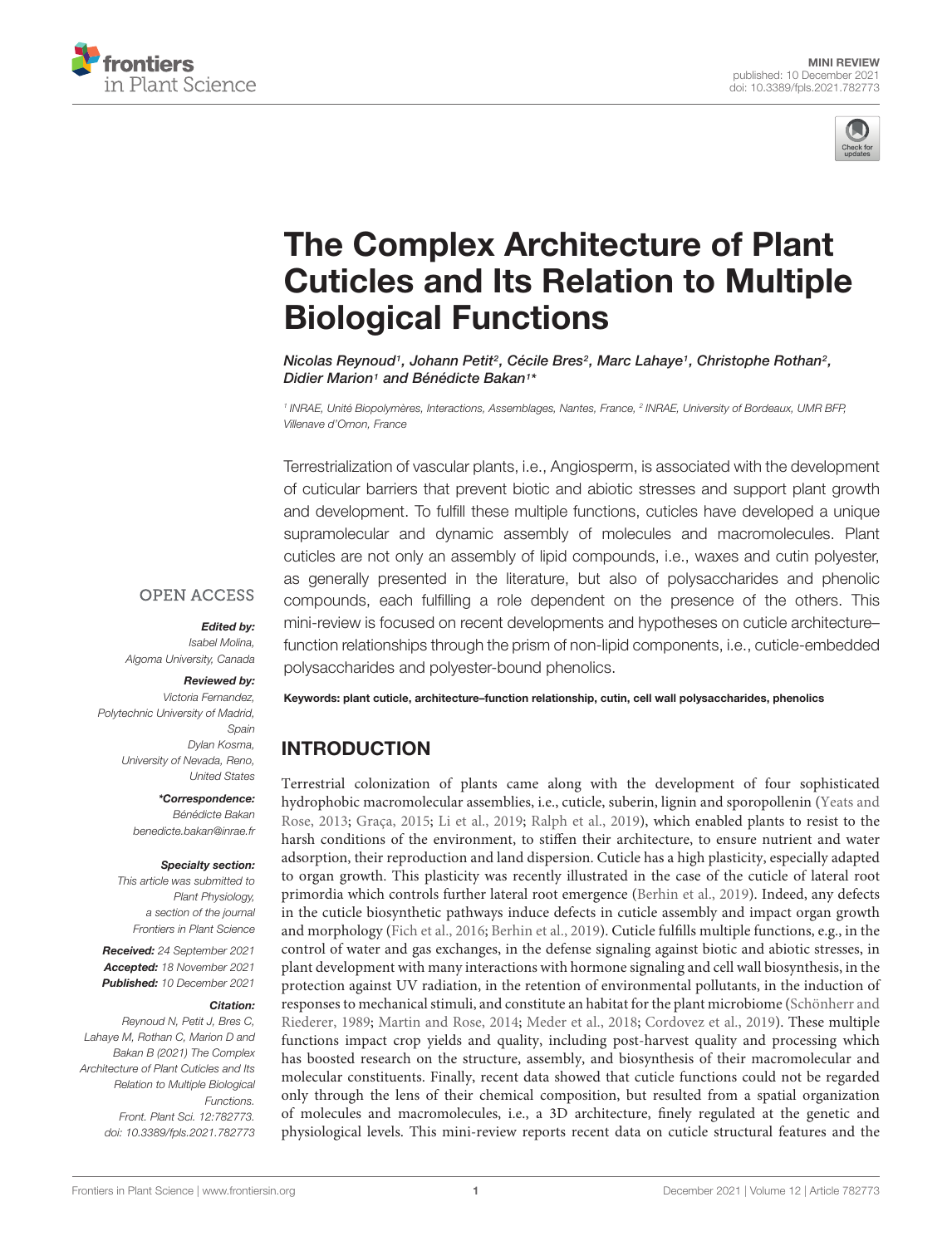ensuing hypotheses on its architecture, its evolution during organ development and its relationship with their functional properties.

## FROM MOLECULAR DIVERSITY TO CUTICLE ARCHITECTURE

Plant cuticles are composed of three main types of chemical components, i.e., lipids, carbohydrates, and phenolics. Lipids give the cuticles their hydrophobic properties. They consist of molecules easily extractable with organic solvents, i.e., epiand intra-cuticular waxes, dispersed at the surface and within the cuticles, respectively, and of insoluble lipid polymers, i.e., cutan and cutin. While cutan polymer contains non-hydrolysable bounds that limit structural investigation (Bhanot et al., 2021), cutin is a polyester of oxygenated fatty acids (mainly with hydroxyl and/or epoxide groups, but in less proportion with oxo groups) of 16 and 18 carbon atoms (Yeats and Rose, 2013). In some plants and, especially those of the Brassicaceae family, high amounts of dicarboxylic acids (DCA) are found while they are minor compounds in other plants (Franke et al., 2005; Razeq et al., 2021).

The diversity of cutin monomer compositions has to be analyzed in relation to the architecture of the cutin polyester. Two physical parameters characterize the architecture of polymers, their size and their reticulation (Caccavo et al., 2018). In contrast with synthetic polyesters, measuring precisely the size of the cutin polymer is not possible since it cannot be solubilized. However, in planta, the cutin synthase (CUS1)-catalyzed cutin polymerization from 2-monoacylglycerol (2-MAG), gives rise to polyester with glycerol at the carboxylate terminus (Yeats and Rose, 2013). Therefore, the molar ratio of glycerol to hydroxyfatty acid (HOFA) ratio allows the comparison of the polymer sizes of cutins between plant species or mutants. Indeed, this ratio is highly variable between plants suggesting a diversity of cutin molecular sizes (Graça et al., 2002) and in cus1 tomato mutants, the increase of this ratio regarding the wild-type suggested a lower cutin polymer size (Philippe et al., 2016). This chemical rule has however some limit for DCA-rich cutins of Brassicaceae, where this particular composition came along with a high amount of glycerol and a DCA:glycerol molar ratio of 1:2 consistent with the formation of glycerol-DCA-glycerol polyesters (Yang et al., 2016).

Concerning cutin reticulation, it is necessary to consider the basic chemical reaction of polyesterification of components bearing both hydroxyl and carboxylate groups and two carboxylate groups and leading to branched polyesters (McKee et al., 2005) or cross-linked polymer networks (Gu et al., 2019). Branched vs. linear cutin polyesters, will depend (i) on the presence of mid-chain hydroxyls as for the 9(10),16-dihydroxy hexadecanoic acid (diOHC16) and (ii) on the OH/COOH molar ratio in the global monomer composition and especially on the level of DCA. It is also important to consider the hydroxyls of glycerol in this ratio, although this triol displays relatively low contents in cuticles. Indeed, as a branching point, it seems involved in the reticulation of tomato cutin (Philippe et al., 2016).

However, while tomato cutin contains more than 75% diOHC16, it is surprising to observe that more than 80% of the midOH groups of tomato cutin are esterified and can reach up to 90% in the cutin of red ripe fruit (Philippe et al., 2016). Furthermore, in the cus1 mutant, the lower expression of CUS1 induces a high decrease of midOH esterification (Philippe et al., 2016). In these mutants, the cutin deposition and cutin density are also lowered suggesting that CUS1 could also facilitate esterification of the mid-chain secondary alcohol group when the cutin density is sufficient to create a favorable hydrophobic environment (Girard et al., 2012; Philippe et al., 2016). Esterification of midchain hydroxyl could also involve another enzyme and especially a cutin: cutin transacylase activity recently described (Xin et al., 2021). Whatever the mechanism of polymerization, in diOHC16-rich cutins, the polyesterification would typically lead to hyperbranched macromolecules that are easily soluble in organic solvents (Testud et al., 2017) while cutin is insoluble. Furthermore, branching through the midOH group should lead to an increase of non-esterified ω-OH groups while this was not observed (Philippe et al., 2016). It is therefore necessary to consider the links between cutin and the other cuticle compounds, i.e., phenolics and polysaccharides (**Figure 1**).

Phenolics, generally regarded as minor components, are also embedded in the cuticles. These phenolics comprise two main types of molecules, phenolic acids (e.g., para-coumarate) and flavonoids (e.g., naringenin). Hunt and Baker (1980) suggested that they are associated with the cutin by ester bonds since all the phenolic acids are released after alkaline hydrolysis (Hunt and Baker, 1980). However, ester links with polysaccharides is also possible and are described in the xylan and pectin fractions of the cell walls of both monocots and dicots (Mnich et al., 2020). An ester link with the cutin polymer must be also considered regarding the characterization of an enzyme of the BAHD family capable to esterify the  $\omega$ -position of HOFA by a phenolic acid (Rautengarten et al., 2012; Molina and Kosma, 2015). Unexpectedly, these minor ester bonds of the cutin polymer seem essential for the cuticle architecture of tomato fruit (Lashbrooke et al., 2016). The importance of such chemical bonds is also strengthened by the evolution of plant hydrophobic polymers, and especially in mosses where cutin is a co-polyester of HOFA and phenolic acids (Renault et al., 2017). On the contrary, a part of flavonoids is extractible with methanol while the other was extracted only after alkaline hydrolysis of the cuticle (Hunt and Baker, 1980). Ester bonds between cutin and flavonoids are unlikely due to the absence of carboxylate on these molecules. From sorption studies of naringenin into tomato cuticles, it was suggested that flavonoids can form solid clusters within the cuticles which can be dissociated only after cutin depolymerization (Dominguez et al., 2009). In agreement with this equilibrium partition within the cuticle, the ketone group of flavonoids could form hemiacetal and/or acetal derivatives with the alcohol group of cutin, and especially with the glycerol moieties of cutins (Moity et al., 2015) (**Figure 1**). In this regard, such bonds can be also considered with minor cutin fatty acids containing oxo groups.

The ester bonds between phenolic acids and cutin could be questioned regarding cutin reticulation. These HOFA-phenolic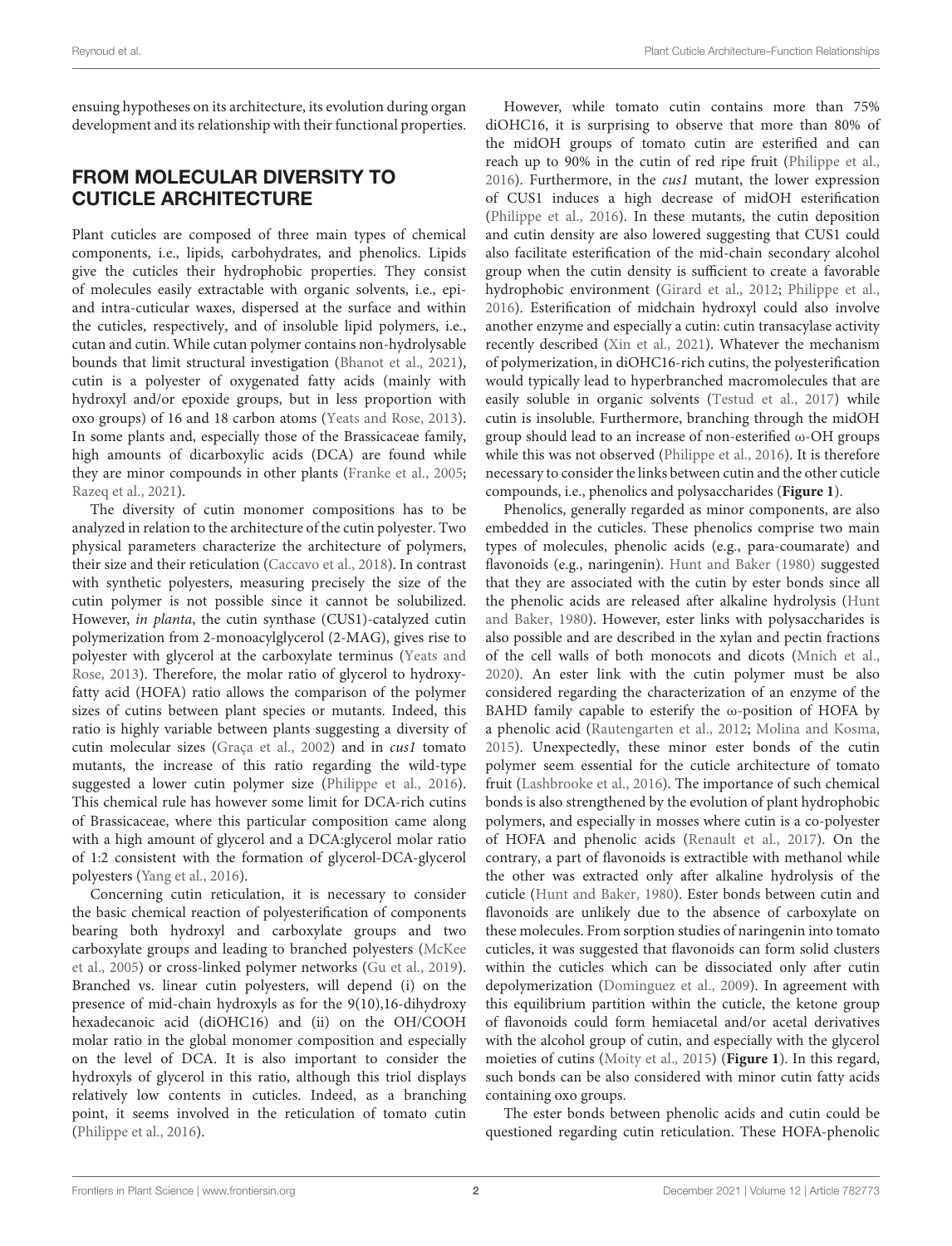

a good candidate to link covalently the cutin network to the CEP (Xin and Fry, 2021). In contrast to the non-cutinized polysaccharides (NCP), the CEP concentrates crystalline cellulose, highly esterified pectins and acetylated xyloglucans (Philippe et al., 2020) associated by non-covalent bonds (yellow ellipses). In addition, the hydrophobicity of these polysaccharides is compatible with non-covalent interactions (Ngouémazong et al., 2015; Dai et al., 2020; Lindman et al., 2021) with the cutin network and intracuticular waxes. Finally, cellulose can also interact with phenolics (Phan et al., 2015). The cutin network and CEP form gradients in the cuticle thickness create a spatial heterogeneity in the plant cuticles.

esters could dimerize through carbon–carbon bonds under oxidative reactions as suggested for suberin (Arrieta-Baez and Stark, 2006). As for arabinoxylan cross-linking (Kerr and Fry, 2004), a similar chemical mechanism could be considered for the anchoring of polysaccharides and cutin (though phenolic acids in plant cell walls are commonly found on arabinose moieties that are not a dominant sugar in tomato cuticle) and/or for the cross-linking of cutin linear chains. The role of phenolics is strengthened by the polyesterification of diOHC16 and phenolic-rich fractions of tomato pomaces. This noncatalyzed and temperature-controlled process induces oxidation of the phenolic compounds and the formation of an insoluble cross-linked polymer network and not of soluble branched polyesters (Marc et al., 2021). In planta, this oxidation could be driven by peroxidases that accumulate at the end of fruit growth (Andrews et al., 2000).

The presence of polysaccharides in the cuticular layer leads to the concept of the cell wall continuum of the epidermis

(Fich et al., 2016). The fine structure of the cutin-embedded polysaccharides (CEP) was first investigated by immunolabeling studies on leaves or fruit epidermis from pear and tomato and resulted in either very faint or no labeling of cellulose and pectin within the cutin matrix (Guzman et al., 2014a,b; Segado et al., 2016) probably due to the masking of the glycoside epitopes. By combining different investigation methods, it was recently shown that these CEP display specific features regarding those of the sub-cuticular, non-cutinized cell walls. Especially, in the tomato cuticle, the pectin and hemicelluloses (enriched in xyloglucan) are highly esterified, while a higher content in crystalline cellulose is observed (Philippe et al., 2020). Pectins embedded in the cuticle display a low ramification of rhamnogalacturonan (RGI). These CEP structural features are in favor of a lipid-polysaccharide association. Indeed, high methyl- and acetyl-esterification of pectin and hemicellulose increase their apolarity making interactions with lipids possible. Indeed, pectin methyl- and acetyl-esters have often been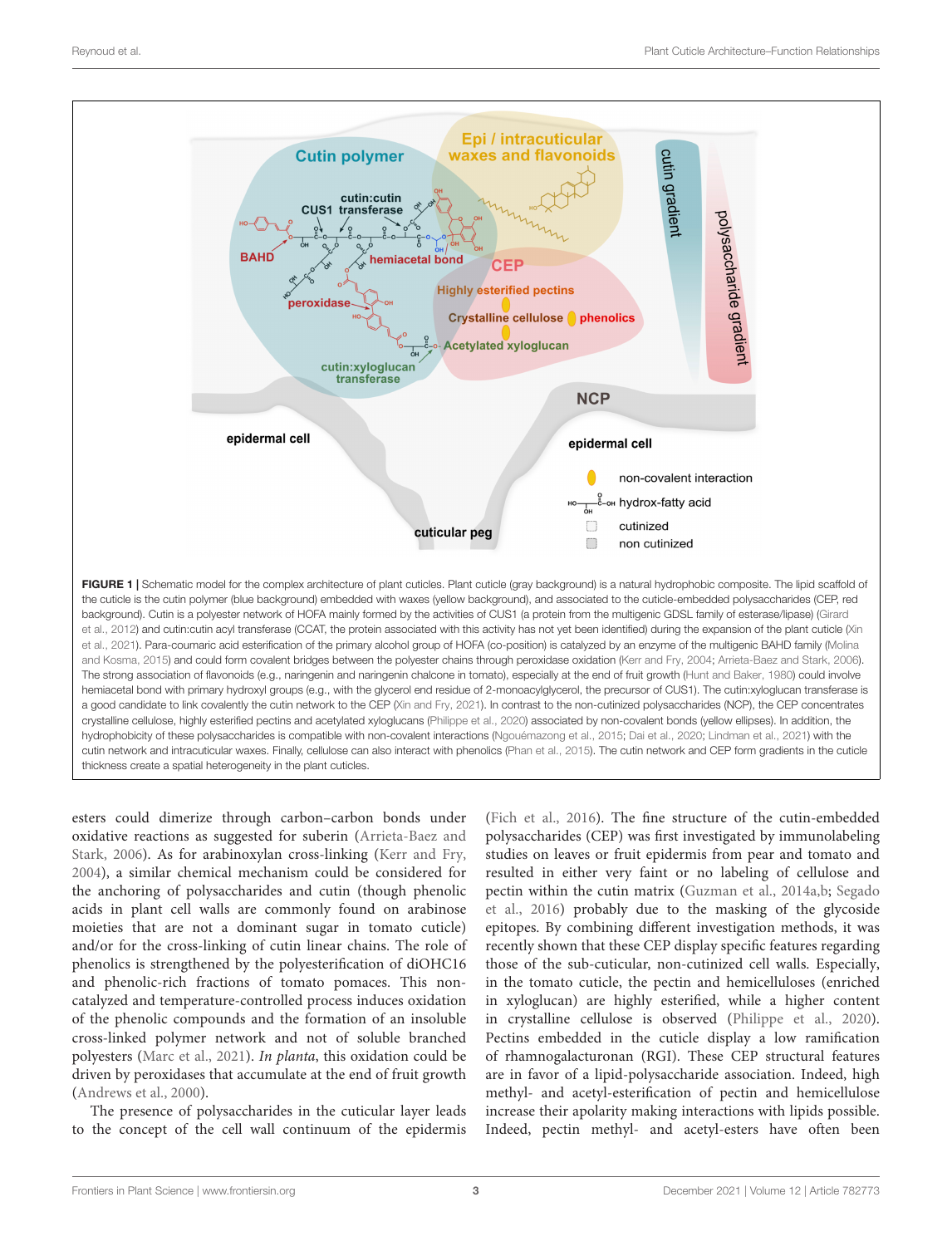related to oil/water emulsification and emulsion stabilization (Ngouémazong et al., 2015). Low ramified RGI in the CEP with the apolar rhamnose residue and the acetyl esters are also expected to participate in pectin–lipid interactions. Cellulose is an amphiphilic polysaccharide that stabilizes lipid emulsion through hydrophobic interactions (Lindman et al., 2021). Its crystalline assemblies also interact with lipids to stabilize emulsions via the hydrophobic face of the crystals (Dai et al., 2020). Furthermore, phenolic derivatives of lipids can also contribute to lipid–polysaccharides interactions since phenolics can interact with cellulose (Phan et al., 2015). Thus, lipids and derivatives can physically form hydrophobic association with polysaccharides in the cutinized cell-wall domain of the cuticle. As observed for the xyloglucan-cellulose-pectin assemblies of cell walls, the non-covalent links between the polysaccharides and cutin should be sufficient to give the cuticle both strength and flexibility needed for organ growth.

If a covalent link was highlighted after partial depolymerization of lime fruit (Tian et al., 2008), no other studies reported similar heteromers in plant cuticles. Interestingly, an enzyme activity capable of linking HOFA and polysaccharides, and specific for xyloglucans, i.e., a cutin:xyloglucan transacylase (CXT), was recently characterized (Xin and Fry, 2021). Furthermore, in tomato fruit, both the CXT activity and xyloglucan contents increase in the epidermis during fruit expansion (Takizawa et al., 2014). CXT could play a significant role in the construction of the cuticle architecture since xyloglucans are embedded in cuticles (Philippe et al., 2020).

In summary, the cutin polyester can be considered as a branched or hyperbranched polyester architecture which is insolubilized by the multiple covalent and non-covalent links created during organ growth with polysaccharides and phenolics (**Figure 1**). The cuticle image portrayed from numerous microscopy investigations described cuticle architecture as two hierarchically organized layers including an upper cuticular proper mixing cutin and waxes, and a lower cuticular layer containing cutin, polysaccharides, and intra-cuticular waxes (Jeffree, 2006). Much progress has been done in imaging, especially thanks to the development of Raman, infrared and MALDI mass imaging that provide information on the distribution of lipid, carbohydrate and phenolic compounds within cuticles (Vrkoslav et al., 2010; Velickovic et al., 2014; Philippe et al., 2016; Sasani et al., 2021). Actually, compositional gradients were observed both on the surface (Philippe et al., 2016) and within the thickness of the cuticular layer (Philippe et al., 2020; Sasani et al., 2021). The cutin/polysaccharide ratio decreases from the outer cuticle to the inner cell wall-cuticle interface (Philippe et al., 2020) while phenolic compounds are mainly associated with the waxes and cutin-rich regions (Sasani et al., 2021). The question of the lipid-polysaccharides molecular orientational order was also raised recently on leaves models (Hama et al., 2019). Furthermore, deep cutinization of cell walls can occur between epidermal cells creating anticlinal pegs adjacent to epidermis cells (Buda et al., 2009). Discontinuities can also occur with the presence of trichomes creating small polysaccharide transcuticular channels (Fich et al., 2020) or the presence of suberized lenticels in apple fruit (Velickovic et al., 2014). Therefore, cuticle architecture displays chemical heterogeneities in all the dimensions of the 3D space. This architecture seems also finely regulated and mutations affecting a specific component of the cuticles induce modification of the expression of genes involves in the synthesis and assembly of the others. For example, in tomatoes, downregulation of GPAT6, an enzyme involved in the biosynthesis of the cutin substrate of cus1, modifies the expression of genes involved in the synthesis of polysaccharides and phenolics (Petit et al., 2016). It is also interesting to note that major cuticle-associated transcription factors, e.g., SHINE or MIXTA regulate coordinately the synthesis of polysaccharides, cutin monomer, wax and phenolics, and epidermal patterning (Shi et al., 2011; Lashbrooke et al., 2016). This fine regulation comes along with a dynamic of the cuticle architecture needed for and occurring during organ growth. This is well illustrated with the recent observation of a cutin: cutin transacylase activity capable of rearranging the architecture of the cutin polyester by a cut and paste mechanism during the growth of plant epidermis (Xin and Fry, 2021), similar to the xyloglucan endotransglucosylase/hydrolase (XTH) for polysaccharides remodeling during organ growth (Rose et al., 2002) or to the suberin polymerization-degradation process catalyzed by clusters of enzymes from the GDSL-family of esterase/lipase during lateral root formation (Ursache et al., 2021).

## FROM CUTICLE ARCHITECTURE TO FUNCTIONAL PROPERTIES

The complexity of the architecture of plant cuticles can explain controversies in the role of the different components in their properties. This is well illustrated by the role of waxes and cutin on the water permeability of cuticles. If a consensus exists on the major role of waxes on water permeability, this is still debated for cutin. Previous studies showed differences in Clivia miniata leaf cuticle permeability between young and old leaves and were related to structural differences of the cutin matrix reticulation (Schmidt et al., 1981). It was suggested that wax filling of the cutin matrix depends on the cutin scaffold to explain the impact of cutin defects on cuticle water permeability (Goodwin and Jenks, 2005). However, water permeance of tomato cutin from gpat6 tomato mutant (not affected in cutin polymerization) and from cus1 mutants (affected in cutin polymerization) was not significantly different (Philippe et al., 2016), suggesting that the rule developed by Goodwin and Jenks cannot be applied to the cuticle of tomato fruit. Cuticle water permeability seems also related to the presence of small polysaccharide transcuticular channels, as illustrated in remnants of trichomes in some tomato accessions (Fich et al., 2020; Slot et al., 2021). The data on cuticle water permeability clearly illustrate that the functional properties of cuticles are due to the combination of the properties of each cuticular component and their hierarchical organization in a complex architecture.

Likewise, the cuticle mechanical properties are driven by the association of the cuticular components, while the direct contribution of each cuticle component is difficult to determine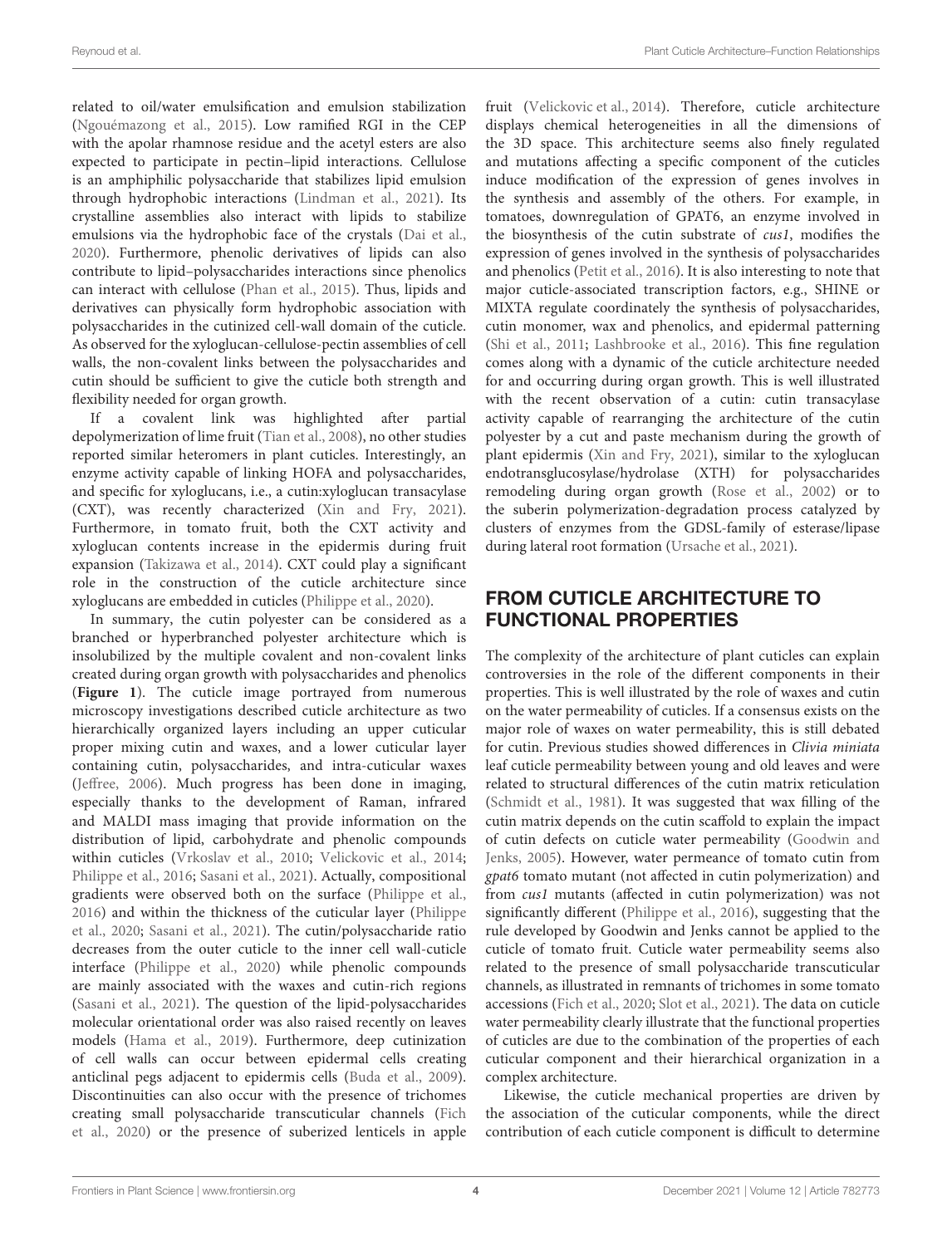in planta. Many studies have examined the mechanical properties of isolated cuticles from different botanical origins, primarily through tensile tests (Khanal and Knoche, 2017). The resulting data demonstrated that the mechanical properties of cuticles are mainly determined by their: (i) anatomy (Allende et al., 2004; Matas et al., 2004), (ii) relative humidity (Matas et al., 2005), and (iii) relative proportions of constituents in particular during the fruit development. The accumulation of waxes and non-esterified flavonoids has been associated with an increase in cuticle stiffness (Bargel and Neinhuis, 2004; Espana et al., 2014). Notably, the contribution of esterified phenolic acids to cuticle mechanical properties is not documented although the absence of this link impairs the mechanical properties of the cuticle (Lashbrooke et al., 2016).

The cutin polyester fraction is described as a typical viscoelastic material (Knoche and Lang, 2017) whose mechanical properties would be impacted by its reticulation index. Indeed, AFM surface analyses of cutin from cus1 tomato mutant showed a lower Young's elastic modulus than the corresponding wild-type (Isaacson et al., 2009). This result was recently strengthened by studies on synthetic biomimetic copolyesters of cutin HOFA and glycerol where a decrease in the cutin-like polyester reticulation has been associated with a decrease in Young's elastic modulus and a twofold increase in the strain at break (Marc et al., 2021).

The impact of different CEP on mechanical properties is less documented (Khanal and Knoche, 2017). However, paralleling the data available from the cell wall polysaccharides models, the recent identification of the specific feature of the CEP should bring new hypotheses on their impact on the cuticle mechanical properties. Indeed, reversible interactions of methyl esterified pectin with cellulose have been observed in vitro (Lin et al., 2016, 2018). Moreover, in pectin-cellulose model composites, an increase in the methyl esterification rate was associated with an increase in their elastic storage modulus (Lin et al., 2016, 2018). In similar model composites, hemicellulose (xyloglucan and glucomannan) affects the cellulose structuring and the mechanical properties of the composites. In particular, xyloglucan increases the composite extensibility and the decrease of its tensile elastic modulus while glucomannan leads to the opposite effect (Chanliaud et al., 2002; Berglund et al., 2020).

## **REFERENCES**

- Allende, A., Desmet, M., Vanstreels, E., Verlinden, B. E., and Nicolai, B. M. (2004). Micromechanical and geometrical properties of tomato skin related to differences in puncture injury susceptibility. Postharvest. Biol. Tec. 34, 131–141. [doi: 10.1016/j.postharvbio.2004.05.007](https://doi.org/10.1016/j.postharvbio.2004.05.007)
- Andrews, J., Malone, M., Thompson, D. S., Ho, L., and Burton, K. (2000). Peroxidase isozyme patterns in the skin of maturing tomato fruit. Plant Cell Environ. 23, 415–422. [doi: 10.1046/j.1365-3040.2000.00555.x](https://doi.org/10.1046/j.1365-3040.2000.00555.x)
- Arrieta-Baez, D., and Stark, R. E. (2006). Modeling suberization with peroxidasecatalyzed polymerization of hydroxycinnamic acids: cross-coupling and dimerization reactions. Phytochemistry 67, 743–753. [doi: 10.1016/j.phytochem.](https://doi.org/10.1016/j.phytochem.2006.01.026) [2006.01.026](https://doi.org/10.1016/j.phytochem.2006.01.026)
- Bargel, H., and Neinhuis, C. (2004). Altered tomato fruit cuticle biomechanics of a pleiotropic non ripening mutant. J. Plant Growth Regul. 23, 61–75. [doi:](https://doi.org/10.1007/s00344-004-0036-0) [10.1007/s00344-004-0036-0](https://doi.org/10.1007/s00344-004-0036-0)
- Berglund, J., Mikkelsen, D., Flanagan, B. M., Dhital, S., Gaunitz, S., Henriksson, G., et al. (2020). Wood hemicelluloses exert distinct biomechanical contributions

These data open the way to the conception of new biomimetic models combining pectin, hemicellulose, and cellulose with lipids and to target specific genes in plant mutants to affect the construction and assembly of these polysaccharides and lipids to assess their specific function on the viscoelastic mechanical and/or barrier properties of cuticle.

## **CONCLUSION**

The cuticle can be considered as a polymeric composite displaying spatial heterogeneity. Our knowledge of the architecture of cuticles is rapidly progressing thanks to the development of physical instrumentation and in the future, probably with the development of correlative investigations coupling different physical techniques and modeling. Most of the studies are performed with tomato fruit which is amenable to delineate cuticle architecture. Indeed, tomato cuticle can be isolated easily, has a thickness compatible with the resolution of most physical techniques, its cutin is dominated by diOHC16 and different genetic tools are available to modify their composition. The architecture–function relationships of cuticles are still in their infancy, but should also progress rapidly and should benefit in particular (i) from the delineation of the architectureassociated enzyme network (CUS1, CXT, CCT, etc.) and (ii) from biomimicry approaches. Biomimicry will especially extend the concept of a spatially tunable architecture of the cuticle to fulfill their multiple functionalities while tailoring original bioinspired materials (Heredia-Guerrero et al., 2017).

## AUTHOR CONTRIBUTIONS

BB, DM, and NR wrote the first draft. All authors contributed to the article and approved the submitted version.

## FUNDING

NR was supported by a Ph.D. grant (SeaSCAPE) from INRAE and the Region Pays de la Loire.

to cellulose fibrillar networks. Nat. Comm. 11, 1–16. [doi: 10.1038/s41467-020-](https://doi.org/10.1038/s41467-020-18390-z) [18390-z](https://doi.org/10.1038/s41467-020-18390-z)

- Berhin, A., de Bellis, D., Franke, R. B., Buono, R. A., Nowack, M. K., and Nawrath, C. (2019). The root cap cuticle: A cell wall structure for seedling establishment and lateral root formation. Cell 176, 1367–1378. [doi: 10.1016/j.cell.2019.01.005](https://doi.org/10.1016/j.cell.2019.01.005)
- Bhanot, V., Fadanavis, S. V., and Panwar, J. (2021). Revisiting the architecture, biosynthesis and functional aspects of the plant cuticle: There is more scope. Environ. Exp. Bot. 183:104364. [doi: 10.1016/j.envexpbot.2020.104364](https://doi.org/10.1016/j.envexpbot.2020.104364)
- Buda, G. J., Isaacson, T., Matas, A. J., Paolillo, D. J., and Rose, J. K. (2009). Threedimensional imaging of plant cuticle architecture using confocal scanning laser microscopy. Plant J. 60, 378–385. [doi: 10.1111/j.1365-313X.2009.03960.x](https://doi.org/10.1111/j.1365-313X.2009.03960.x)
- Caccavo, D., Cascone, S., Lamberti, G., and Barba, A. (2018). Hydrogels: experimental characterization and mathematical modelling of their mechanical and diffusive behaviour. Chem. Soc. Rev. 47, 2357–2373. [doi: 10.1039/](https://doi.org/10.1039/C7CS00638A) [C7CS00638A](https://doi.org/10.1039/C7CS00638A)
- Chanliaud, E., Burrows, K. M., Jeronimidis, G., and Gidley, M. J. (2002). Mechanical properties of primary plant cell wall analogues. Planta 215, 989– 996. [doi: 10.1007/s00425-002-0783-8](https://doi.org/10.1007/s00425-002-0783-8)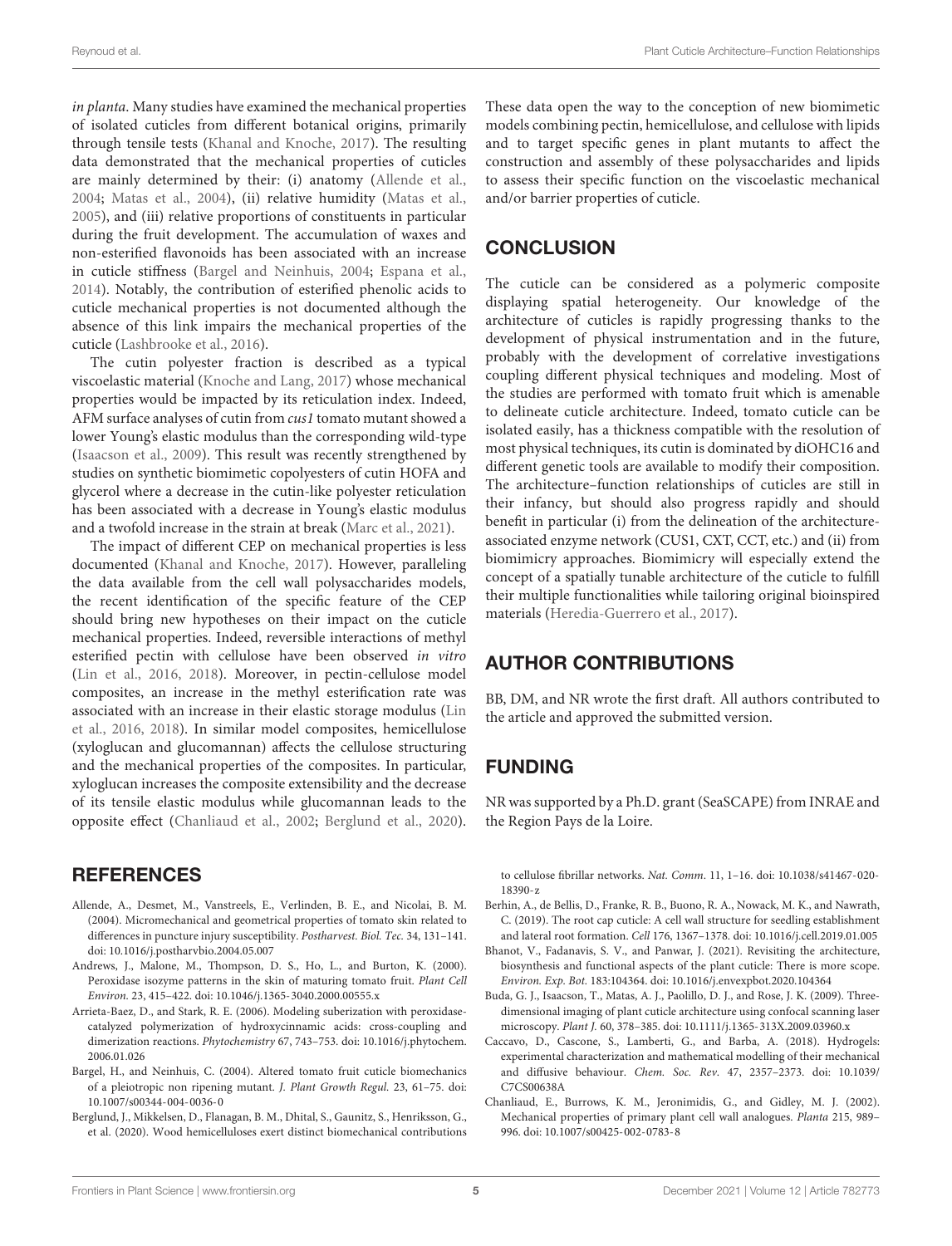- Cordovez, V., Dini-Andreote, F., Carrión, V. J., and Raaijmakers, J. M. (2019). Ecology and evolution of plant microbiomes. Annu. Rev. Microbiol. 73, 69–88. [doi: 10.1146/annurev-micro-090817-062524](https://doi.org/10.1146/annurev-micro-090817-062524)
- Dai, H., Wu, J., Zhang, H., Chen, Y., Ma, L., Huang, H., et al. (2020). Recent advances on cellulose nanocrystals for Pickering emulsions: development and challenge. Trends Food Sci. Tech. 102, 16–29. [doi: 10.1016/j.tifs.2020.05.016](https://doi.org/10.1016/j.tifs.2020.05.016)
- Dominguez, E., Luque, P., and Heredia, A. (2009). Sorption and interaction of the flavonoid naringenin on tomato fruit cuticles. J. Agric. Food Chem. 57, 7560–7564. [doi: 10.1021/jf9011455](https://doi.org/10.1021/jf9011455)
- Espana, L., Heredia-Guerrero, J. A., Segado, P., Benitez, J. J., Heredia, A., and Dominguez, E. (2014). Biomechanical properties of the tomato (Solanum lycopersicum) fruit cuticle during development are modulated by changes in the relative amounts of its components. New Phytol. 202, 790–802. [doi: 10.1111/](https://doi.org/10.1111/nph.12727) [nph.12727](https://doi.org/10.1111/nph.12727)
- Fich, E. A., Fisher, J., Zamir, D., and Rose, J. K. C. (2020). Transpiration from tomato fruit occurs primarily via trichome-associated transcuticular polar pores. Plant Physiol. 184, 1840–1852. [doi: 10.1104/pp.20.01105](https://doi.org/10.1104/pp.20.01105)
- Fich, E. A., Segerson, N. A., and Rose, J. K. (2016). The plant polyester cutin: biosynthesis, structure, and biological roles. Annu. Rev. Plant Biol. 67, 207–233. [doi: 10.1146/annurev-arplant-043015-111929](https://doi.org/10.1146/annurev-arplant-043015-111929)
- Franke, R., Briesen, I., Wojciechowski, T., Faust, A., Yephremov, A., Nawrath, C., et al. (2005). Apoplastic polyesters in Arabidopsis surface tissues-a typical suberin and a particular cutin. Phytochemistry 66, 2643–2658. [doi: 10.1016/j.](https://doi.org/10.1016/j.phytochem.2005.09.027) [phytochem.2005.09.027](https://doi.org/10.1016/j.phytochem.2005.09.027)
- Girard, A. L., Mounet, F., Lemaire-Chamley, M., Gaillard, C., Elmorjani, K., Vivancos, J., et al. (2012). Tomato GDSL1 is required for cutin deposition in the fruit cuticle. Plant Cell 24, 3119–3134. [doi: 10.1105/tpc.112.101055](https://doi.org/10.1105/tpc.112.101055)
- Goodwin, S. M., and Jenks, M. A. (2005). "Plant cuticle function as a barrier to water loss," in Plant Abiotic Stress, eds M. A. Jenks and P. M. Hasegawa (Hoboken, NJ: Blackwell Publishing Ltd), 14–36. [doi: 10.1002/9780470988503.](https://doi.org/10.1002/9780470988503.ch2) [ch2](https://doi.org/10.1002/9780470988503.ch2)
- Graça, J. (2015). Suberin: the biopolyester at the frontier of plants. Front. Chem. 3:62. [doi: 10.3389/fchem.2015.00062](https://doi.org/10.3389/fchem.2015.00062)
- Graça, J., Schreiber, L., Rodrigues, J., and Pereira, H. (2002). Glycerol and glyceryl esters of ω-hydroxyacids in cutins. Phytochemistry 61, 205–215. [doi: 10.1016/](https://doi.org/10.1016/S0031-9422(02)00212-1) [S0031-9422\(02\)00212-1](https://doi.org/10.1016/S0031-9422(02)00212-1)
- Gu, Y., Zhao, J., and Johnson, J. A. (2019). A (macro) molecular-level understanding of polymer network topology. Trends Chem. 1, 318–334. [doi:](https://doi.org/10.1016/j.trechm.2019.02.017) [10.1016/j.trechm.2019.02.017](https://doi.org/10.1016/j.trechm.2019.02.017)
- Guzman, P., Fernandez, V., Garca, M. A. L., Khayet, M., Fernendez, A. N., and Gil, L. (2014a). Localization of polysaccharides in isolated and intact cuticles of eucalypt, poplar and pear leaves by enzyme-gold labelling. Plant Physiol. Biochem. 76, 1–6. [doi: 10.1016/j.plaphy.2013.12.023](https://doi.org/10.1016/j.plaphy.2013.12.023)
- Guzman, P., Fernández, V., Graça, J., Cabral, V., Kayali, N., Khayet, M., et al. (2014b). Chemical and structural analysis of Eucalyptus globulus and E. camaldulensis leaf cuticles: a lipidized cell wall region. Front. Plant Sci. 5:481. [doi: 10.3389/fpls.2014.00481](https://doi.org/10.3389/fpls.2014.00481)
- Hama, T., Seki, K., Ishibashi, A., Miyazaki, A., Kouchi, A., Watanabe, N., et al. (2019). Probing the Molecular Structure and Orientation of the Leaf Surface of Brassica oleracea L. by Polarization Modulation-Infrared Reflection-Absorption Spectroscopy. Plant Cell Physiol. 60, 1567–1580. [doi: 10.1093/pcp/](https://doi.org/10.1093/pcp/pcz063) [pcz063](https://doi.org/10.1093/pcp/pcz063)
- Heredia-Guerrero, J. A., Benitez, J. J., Cataldi, P., Paul, U. C., Contardi, M., Cingolani, R., et al. (2017). All-natural sustainable packaging materials inspired by plant cuticles. Adv. Sustain. Syst. 1:1600024. [doi: 10.1002/adsu.201600024](https://doi.org/10.1002/adsu.201600024)
- Hunt, G. M., and Baker, E. A. (1980). Phenolic constituents of tomato fruit cuticles. Phytochemistry 19, 1415–1419. [doi: 10.1016/0031-9422\(80\)80185-3](https://doi.org/10.1016/0031-9422(80)80185-3)
- Isaacson, T., Kosma, D. K., Matas, A. J., Buda, G. J., He, Y., Yu, B., et al. (2009). Cutin deficiency in the tomato fruit cuticle consistently affects resistance to microbial infection and biomechanical properties, but not transpirational water loss. Plant J. 60, 363–377. [doi: 10.1111/j.1365-313X.2009.03969.x](https://doi.org/10.1111/j.1365-313X.2009.03969.x)
- Jeffree, C. E. (2006). "The fine structure of the plant cuticle," in Biology of the Plant Cuticle (Oxford: Blackwell Publishing Ltd), 11–125. [doi: 10.1002/](https://doi.org/10.1002/9780470988718.ch2) [9780470988718.ch2](https://doi.org/10.1002/9780470988718.ch2)
- Kerr, E. M., and Fry, S. C. (2004). Extracellular cross-linking of xylan and xyloglucan in maize cell-suspension cultures: the role of oxidative phenolic coupling. Planta 219, 73–83. [doi: 10.1007/s00425-004-1210-0](https://doi.org/10.1007/s00425-004-1210-0)
- Khanal, B. P., and Knoche, M. (2017). Mechanical properties of cuticles and their primary determinants. J. Exp. Bot. 68, 5351–5367. [doi: 10.1093/jxb/erx265](https://doi.org/10.1093/jxb/erx265)
- Knoche, M., and Lang, A. (2017). Ongoing growth challenges in fruit skin integrity. CRC CR. Rev. Plant Sci. 36, 190–215. [doi: 10.1080/07352689.2017.1369333](https://doi.org/10.1080/07352689.2017.1369333)
- Lashbrooke, J., Cohen, H., Levy-Samocha, D., Tzfadia, O., Panizel, I., Zeisler, V., et al. (2016). MYB107 and MYB9 homologs regulate suberin deposition in Angiosperms. Plant Cell 28, 2097–2116. [doi: 10.1105/tpc.16.00490](https://doi.org/10.1105/tpc.16.00490)
- Li, F.-S., Phyo, P., Jacobowitz, J., Hong, M., and Weng, J.-K. (2019). The molecular structure of plant sporopollenin. Nat. Plants 5, 41–46. [doi: 10.1038/s41477-018-](https://doi.org/10.1038/s41477-018-0330-7) [0330-7](https://doi.org/10.1038/s41477-018-0330-7)
- Lin, D., Lopez-Sanchez, P., and Gidley, M. J. (2016). Interactions of pectins with cellulose during its synthesis in the absence of calcium. Food Hydrocolloid. 52, 57–68. [doi: 10.1016/j.foodhyd.2015.06.004](https://doi.org/10.1016/j.foodhyd.2015.06.004)
- Lin, D., Lopez-Sanchez, P., Selway, N., and Gidley, M. J. (2018). Viscoelastic properties of pectin/cellulose composites studied by QCM-D and oscillatory shear rheology. Food Hydrocolloid. 79, 13–19. [doi: 10.1016/j.foodhyd.2017.12.](https://doi.org/10.1016/j.foodhyd.2017.12.019) [019](https://doi.org/10.1016/j.foodhyd.2017.12.019)
- Lindman, B., Medronho, B., Alves, L., Norgren, M., and Nordenskiöld, L. (2021). Hydrophobic interactions control the self-assembly of DNA and cellulose. Q. Rev. Biophys. 54:19. [doi: 10.1017/S0033583521000019](https://doi.org/10.1017/S0033583521000019)
- Marc, M., Risani, R., Desnoes, E., Falourd, X., Pontoire, B., Rodrigues, R., et al. (2021). Bioinspired co-polyesters of hydroxy-fatty acids extracted from tomato peel agro-wastes and glycerol with tunable mechanical, thermal and barrier properties. Ind. Crop. Prod. 170:113718. [doi: 10.1016/j.indcrop.2021.11](https://doi.org/10.1016/j.indcrop.2021.113718) [3718](https://doi.org/10.1016/j.indcrop.2021.113718)
- Martin, L. B., and Rose, J. K. (2014). There's more than one way to skin a fruit: formation and functions of fruit cuticles. J. Exp. Bot. 65, 4639–4651. [doi: 10.](https://doi.org/10.1093/jxb/eru301) [1093/jxb/eru301](https://doi.org/10.1093/jxb/eru301)
- Matas, A. J., Cobb, E. D., Bartsch, J. A., Paolillo, D. J. Jr., and Niklas, K. J. (2004). Biomechanics and anatomy of Lycopersicon esculentum fruit peels and enzyme-treated samples. Am. J. Bot. 91, 352–360. [doi: 10.3732/ajb.91.3.352](https://doi.org/10.3732/ajb.91.3.352)
- Matas, A. J., Lopez-Casado, G., Cuartero, J., and Heredia, A. (2005). Relative humidity and temperature modify the mechanical properties of isolated tomato fruit cuticles. Am. J. Bot. 92, 462–468. [doi: 10.3732/ajb.92.3.462](https://doi.org/10.3732/ajb.92.3.462)
- McKee, M. G., Unal, S., Wilkes, G. L., and Long, T. E. (2005). Branched polyesters: recent advances in synthesis and performance. Prog. Polym. Sci. 30, 507–539. [doi: 10.1016/j.progpolymsci.2005.01.009](https://doi.org/10.1016/j.progpolymsci.2005.01.009)
- Meder, F., Must, I., Sadeghi, A., Mondini, A., Filippeschi, C., Beccai, L., et al. (2018). Energy conversion at the cuticle of living plants. Adv. Func. Mat. 28:1806689. [doi: 10.1002/adfm.201806689](https://doi.org/10.1002/adfm.201806689)
- Mnich, E., Bjarnholt, N., Eudes, A., Harholt, J., Holland, C., Jørgensen, B., et al. (2020). Phenolic cross-links: building and de-constructing the plant cell wall. Nat. Prod. Rep. 37, 919–961. [doi: 10.1039/C9NP00028C](https://doi.org/10.1039/C9NP00028C)
- Moity, L., Benazzouz, A., Molinier, V., Nardello-Rataj, V., Elmkaddem, M. K., De Caro, P., et al. (2015). Glycerol acetals and ketals as bio-based solvents: positioning in Hansen and COSMO-RS spaces, volatility and stability towards hydrolysis and autoxidation. Green Chem. 17, 1779–1792. [doi: 10.1039/](https://doi.org/10.1039/C4GC02377C) [C4GC02377C](https://doi.org/10.1039/C4GC02377C)
- Molina, I., and Kosma, D. (2015). Role of HXXXD-motif/BAHD acyltransferases in the biosynthesis of extracellular lipids. Plant Cell Rep. 34, 587–601. [doi:](https://doi.org/10.1007/s00299-014-1721-1725) [10.1007/s00299-014-1721-1725](https://doi.org/10.1007/s00299-014-1721-1725)
- Ngouémazong, E. D., Christiaens, S., Shpigelman, A., Van Loey, A., and Hendrickx, M. (2015). The emulsifying and emulsion-stabilizing properties of pectin: a review. Compr. Rev. Food Sci. Food Saf. 14, 705–718. [doi: 10.1111/1541-4337.](https://doi.org/10.1111/1541-4337.12160) [12160](https://doi.org/10.1111/1541-4337.12160)
- Petit, J., Bres, C., Mauxion, J. P., Tai, F. W., Martin, L. B., Fich, E. A., et al. (2016). The glycerol-3-phosphate acyltransferase GPAT6 from tomato plays a central role in fruit cutin biosynthesis. Plant Physiol. 171, 894–913. [doi: 10.1104/pp.16.](https://doi.org/10.1104/pp.16.00409) [00409](https://doi.org/10.1104/pp.16.00409)
- Phan, A. D. T., Netzel, G., Wang, D., Flanagan, B. M., D'Arcy, B. R., and Gidley, M. J. (2015). Binding of dietary polyphenols to cellulose: structural and nutritional aspects. Food Chem. 171, 388–396. [doi: 10.1016/j.foodchem.2014.08.](https://doi.org/10.1016/j.foodchem.2014.08.118) [118](https://doi.org/10.1016/j.foodchem.2014.08.118)
- Philippe, G., Gaillard, C., Petit, J., Geneix, N., Dalgalarrondo, M., Bres, C., et al. (2016). Ester cross-link profiling of the cutin polymer of wild-type and cutin synthase tomato mutants highlights different mechanisms of polymerization. Plant Physiol. 170, 807–820. [doi: 10.1104/pp.15.01620](https://doi.org/10.1104/pp.15.01620)